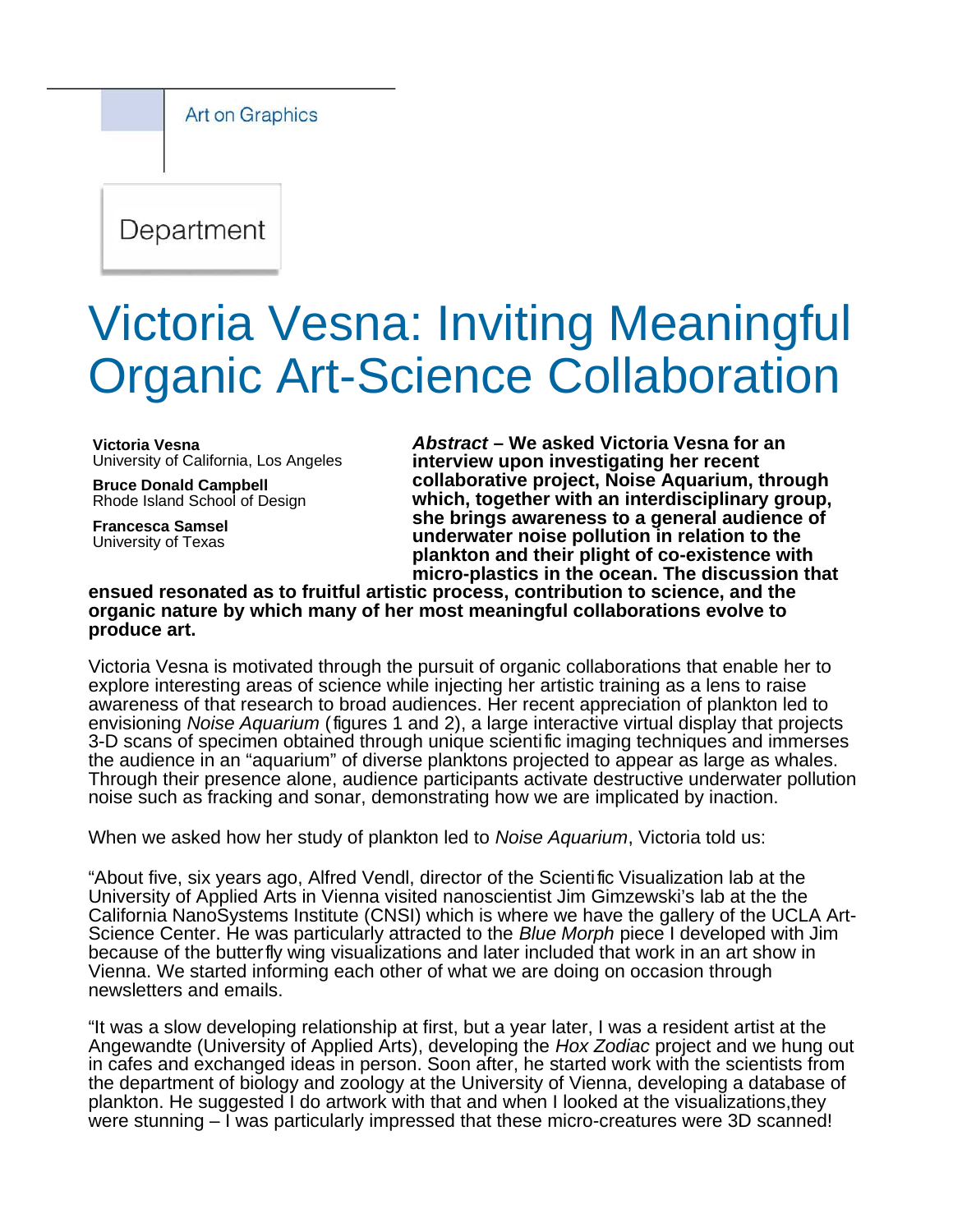But I had no idea what to do with the imagery or how I would work with it. Truthfully, I had not much knowledge about plankton at that point, but seeing this diverse beauty, my curiosity was aroused and I started on a journey."



Figure 1. Plankton serve as one of the primary basis of the marine food chain and are as a result a crucial component of the Earth's ecosystem. Scientists believe that phytoplankton contribute between 50 and 85 percent of the oxygen in Earth's atmosphere (Photo Credit: Glenn Bristol.)



Figure 2. Blowing up the 3-D scanned microcreatures to the size of a whale confronts the audience with the complexity and beauty of these diverse creatures. Deep Space 8K, Ars Electronica 2018. (Photo credit: Glenn Bristol.)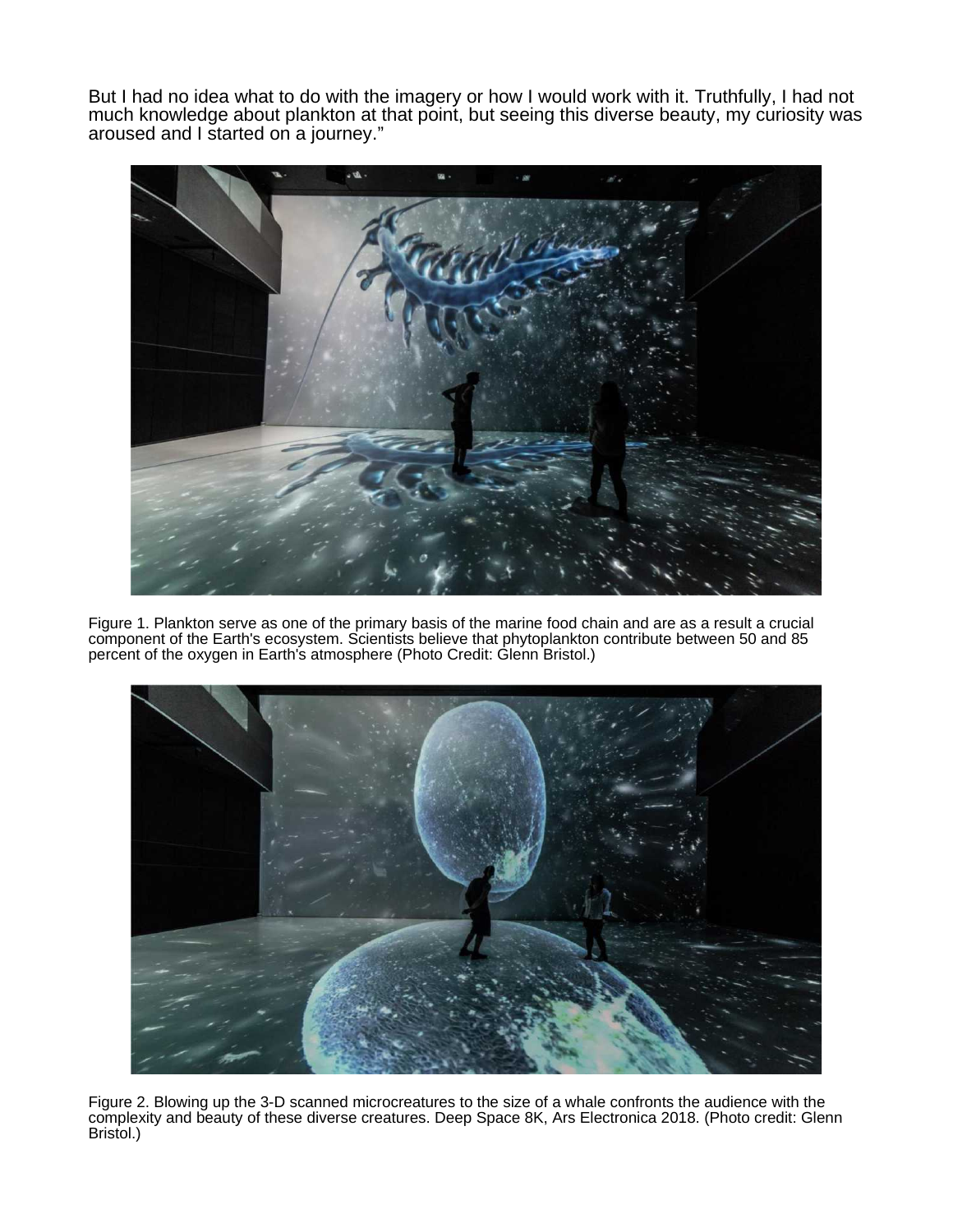"That sequence is typical of how I start working with scientists. It is through dialogue, friendship and shared curiosity."

"A graduate student in Alfred's lab, Martina, created animations with the 3D scans and I did my own research and observations learning further about plankton. 3-D scanned planktons re-animated looked amazing and so diverse that I got excited as I started to envision how to show off how great plankton are. Learning that they produce so much oxygen on earth – as much as 80% – was new to me believe it or not."

When we asked her further about that fascination with plankton, she said:

"Sound has always been central to my work – going back to when I formed a post-punk band while in art school. A decade ago, I worked on a large installation, *Water Bodies*, that included issues around all the issues with underwater sound pollution. Noise Aquarium really started with a question rarely asked: How does noise pollution affect plankton? We know how it affects whales and dolphins and we hear about that because as they move through sonar they make sound in response, but I couldn't find anyone to tell me about effects on plankton. It took me awhile to realize why that is not happening is because we are confronted with tremendous complexity. There are thousands of varieties of species of plankton and a whole ecology where some eat each other and some have some properties and others have other properties, but if you are using the classic scientific reductionist methods like those that follow a clam or a dolphin and grab the data, you just can't do that with plankton – it's just not possible."

When we suggested audio had been a critical component for many artists we've interviewed, Victoria said:

"When using sound in VR, some artists just slam quadraphonic sound at you while you watch eye candy, but I wanted the sound to move around the participant as it naturally would (see figure 3). I worked closely with Paul Geluso who is expert in surround sound composition to create an immersive audio experience. The visual pulls you in, and drives you, but the sound is felt throughout your body. We got sound samples from the science community and didn't want to play just one sound at a time as that's not the underwater environment. There is much to be explored in how sound is overlapped when it hits you in conjunction to what is being visualized. When our sound work testing started, I had to calculate how long people would put up with it before leaving the room. The noise experience is unbearable actually, but it is a faithful reproduction of the underwater experience. I left it so it is blasted at you no more than 30 seconds, but remind people that this goes on continuously. With the technology it's good to make the noise because it is not something we see as it happens so far away from us on land but it affects us all. We all eat plastic now, whether we admit it or not, and nobody really knows how micro and nano plastics affect our general health. It could very well be that many diseases are related to this but because of the complexity involved, no one knows what this means for humanity."

We we asked her about making any contribution to science, Victoria said:

"I think the most general problem facing science is that: How do you use popular reductionist methods on these and other complex problems that we are facing? When I asked scientists about plankton species and underwater noise pollution, I found them scratching their heads and we couldn't really find anybody pursuing this as a focused research in regards to plankton. So in a way, it is speculative questioning what is happening at the bottom of the food chain. Then, two years ago in the midst of working on this, I saw a video of plankton eating micro-plastic which totally freaked me out as I could imagine it working its way up the food chain. I started emphasizing it with noise and wondering how do you make this really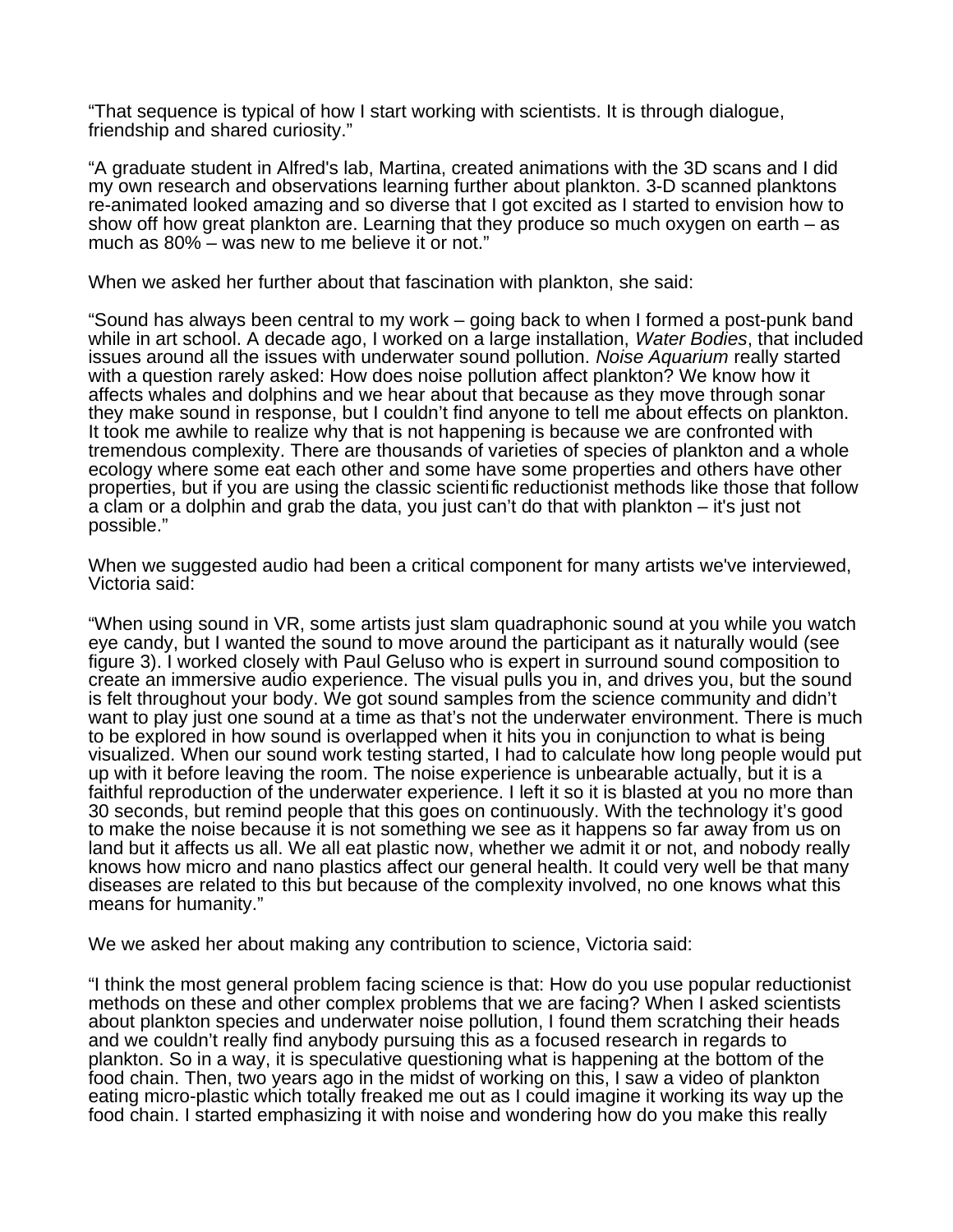

Figure 3. Audiences generate destructive anthropocentric noise such as fracking and sonar produce, until perfectly centered at which point all the plankton return and we hear whale song  $-$  as a reminder we are both at the top of the food chain and affected equally (Photo credit: Glenn Bristol.)

effective. The urgency really hit me. We could all benefit from good science and so my contribution is at a minimum to motivate the funding of this research by pointing out the potential significance."

As it was evident Victoria wanted to get many people to experience Noise Aquarium, we asked her about its iterations. She said:

"Martina and I had sound in the art and visualization in Vienna and pulled it all together in Los Angeles, and then last year we did it the way we felt it should ideally be done – at Ars Electronica's 8K Deep Space. Glenn Bristol joined us as we had to reprogram everything for that space, but I was happy to do it because it gave me an opportunity to learn through it. Now we are looking at different ways to get the same message and experience out to people. We have an augmented reality set up where we have posters that when you look at them with a picture phone, you see the different species and hear the sound as well. We have a linear version that uses very basic large scale video projection that could be sent to places like Croatia that have little funding – they live by the Mediterranean that is being destroyed."

"The only thing I request for those who don't have the funds is that they make it as large as they can and as loud as possible. Although I am not a big fan of head-mounted immersive, when I was last in Vienna, Glenn showed a VIVE/Oculus rendition to me and I had to admit that it was very cool. It works because you are in the middle of it and as such it is a good approach for smaller audiences."

When we asked Victoria about the long timeline associated with making Noise Aquarium, she said:

"I see people try to work by putting people from different disciplines together artificially and it almost never works because it takes a lot of time to create common ground and resonance. My students are always asking me, 'how long did it take you to do this?' and they think 'oh my god' when I tell them it took five years. They want to get results instantly, but no, it takes much session time and commitment so in that way it is very similar to the process of scientists we artists are also practitioners, we are experimentalists, and yet often we part ways with the theoreticians because our work is not solo work. I think there is an important slow process for anybody wanting to collaborate – if you are a painter, or a graphic designer, or anybody who is good at what you do – where you want to check out all the angles and figure out where you fit in and what can you do to make another kind of amalgamate or fusion."

"At one exhibition it was interesting seeing all the different responses to art-based research and even scientists saying why art-science collaboration was important now. There was once a time when we artists were all considered visualizers but that's not it anymore — there is a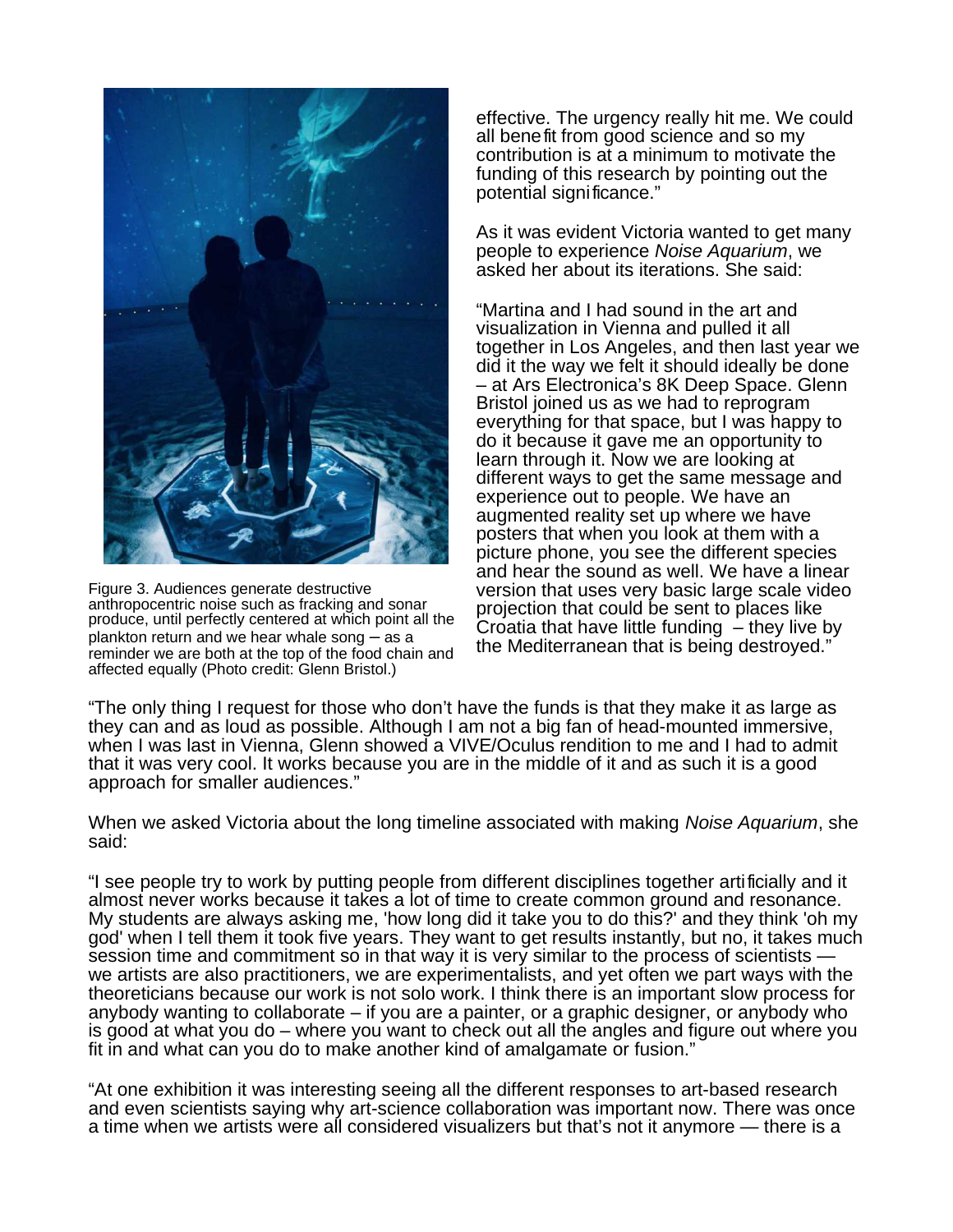certain shift where there is respect for an expansive role of artists. That awareness is still minimal but it is growing. I feel it is necessary and so I think my role in *Noise Aquarium* is representative of a role artists could to play in these urgent times."

When we asked her to elaborate on the role, Victoria said:

"As Bucky Fuller would say many times, art is one of the few disciplines that is taught to be comprehensivist. Art is about connections, experiences, and public interactions, and if we don't attract the audience we don't do a good job of that. In my opinion, when we are sharing our work, the audience should be diverse — definitely beyond the typical gallery audience toward a larger audience. As comprehensivists we are capable to pull in many different aspects of a theme to create a complexity map which each one of us puts through our own filters to make it unique. When done fully, the artist's research process has its own complexity as we aren't just following one methodology — if we are, I'm not on board with it. Trying to imitate humanities or trying to imitate sciences in methodology just doesn't work. It takes on different shapes depending on the people involved and the subject matter that is at the center – there is not one formula to follow. If the chemistry of the people is very good — we like each other and hang out with each other outside work and party together — then we can get into crossing over our language and methodology barriers."

By two-thirds through the interview, we were convinced that the evolution of the collaboration that led to Noise Aguarium, but also her other pieces like Bird Song Diamond (and others listed on her arts projects page at [http://victoriavesna.com/index.php?p=projects\)](http://victoriavesna.com/index.php?p=projects), speak loudly to her motivation and process of organic art-science collaboration. When we asked her to comment on that, Victoria said:

"In the case of *Bird Song Diamond*, I walked into it the same way I did with the planktons – clueless but curious. It was an incredible learning experience where I learned so much about bird song, language, artificial life, robotics, machine learning, natural systems… But most of all, I learned to listen to birds and this is a valuable gift I wants to share with audiences. Many around the world did and he was saying that the paper that they wrote is read by, well… you can count on one hand or a few more experts, but the amount of people who got to see Bird Song Diamond that pointed back to his research really stunned them. And that research was funded by the National Science Foundation who really appreciated what was going on after they were initially kind of 'hmmm'. I think it's about taking something that very few people read and talk about and use and putting it out to the public. And this is something that is happening more and more repeatedly and increasingly scientists are noticing how including an artist in their proposals gives them an edge when they put the next grant together."

"We artists are in a better position to talk about the whole idea of complexity and public outreach and awareness. And science is now under such an attack from this current administration — as is art. It is important that we hang together."

"It's not just my art that gets enriched, the science gets enriched — both of our brains are changed and the sweet spot is where together you've reached that place that is in between where you can't tell if is it art or if is it science (see figure 4). Another example is the Hox Zodiac project, a decade long collaboration with neuroscientist Siddharth Ramakrishnan. When I asked him why collaboration was important to him, he said it was just a completely different thing for a scientist to take a completely different approach about a topic that they are thinking about – where they have very specific methodologies and have to remain in a reductionist mindset. If he can take an excursion with a different approach, he has a different mindset when he goes back into the research and this can alleviate his brain from the kind of dull repetitive stuff that often happens in the lab."

"So I think it goes both ways. The reductionist mindset can help the artistic mind at times by